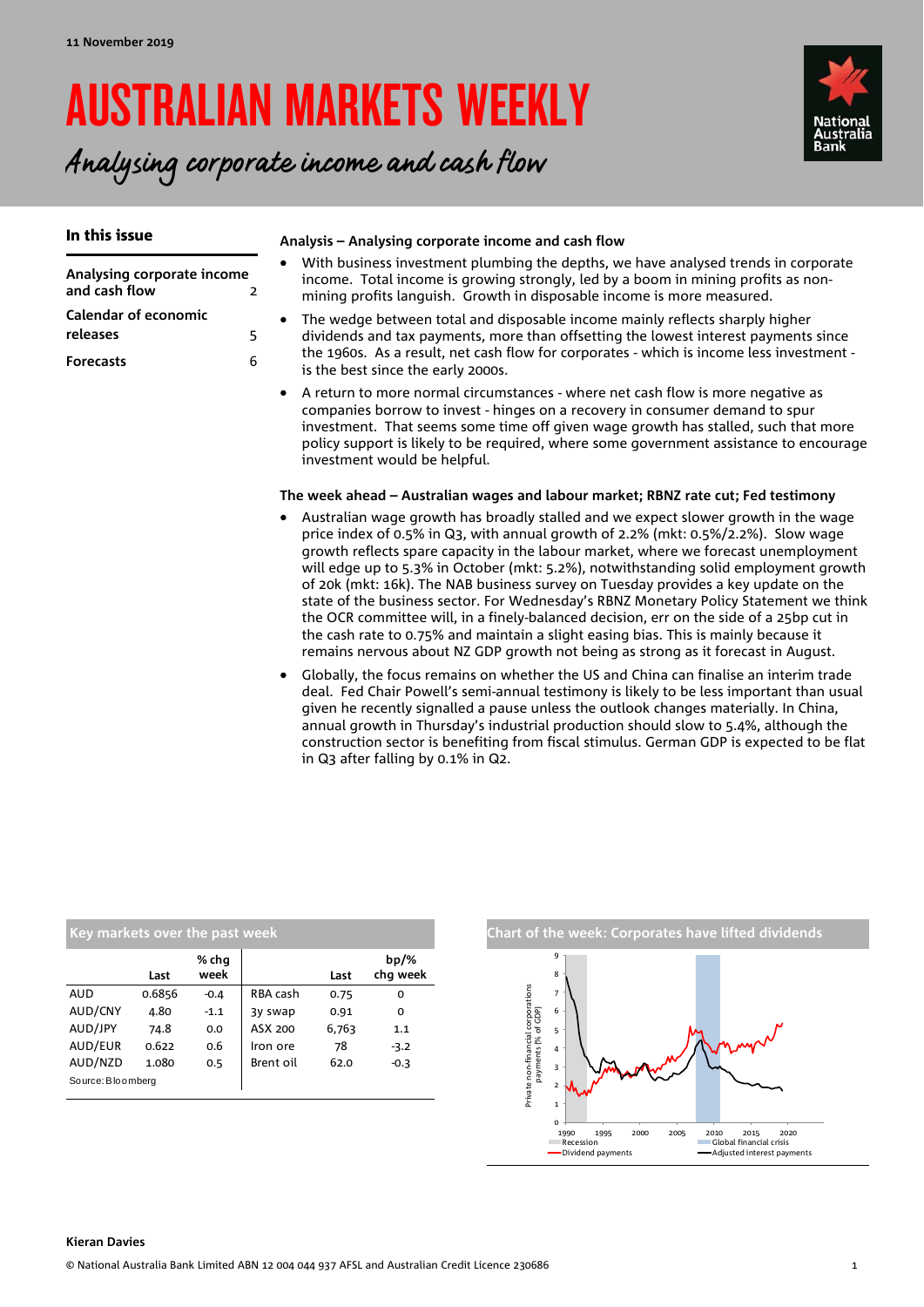#### Analysing corporate income and cash flow

- **With business investment plumbing the depths, we have analysed trends in corporate income. Total income is growing strongly, led by a boom in mining profits as non-mining profits languish. Growth in disposable income is more measured.**
- **The wedge between total and disposable income mainly reflects sharply higher dividends and tax payments, more than offsetting the lowest interest payments since the 1960s. As a result, net cash flow for corporates – which is income less investment – is the best since the early 2000s.**
- **A return to more normal circumstances where net cash flow is more negative as companies borrow to invest – hinges on a recovery in consumer demand to spur investment. That seems some time off given wage growth has stalled, such that more policy support is likely to be required, where some government assistance to encourage investment would be helpful.**

#### Weakness in business investment contrasts with strong profit-led growth in corporate income

With business investment exceptionally weak at present – reflecting both the end of the construction phase of the mining boom and weak non-mining business investment – we have analysed recent trends in business income, concentrating on private non-financial corporations.



Contrasting with the weakness in investment, nonfinancial corporate income is strong, growing at an annual rate of 12%. This is much faster than the growth in the overall economy, such that income has reached 22% of GDP. This is up from the recent low of 17% of GDP in 2016 and is approaching the multi-decade high of 24% attained in 2008 at the height of the mining boom.

Most of the strength in corporate income reflects profits, which are growing at an annual rate of  $15\%$ .<sup>1</sup> This compares with non-profit income – such as income from interest, dividends and rent – which has increased by only 2% over the past year. As a result, the profit share of GDP has increased to 20%, up from a recent low of 15% and almost back at the 21% peak reached in 2008.





**Chart 3: Non-financial corporate income is approaching** 

#### The strength in profits is driven by mining as nonmining profits are languishing

Notably, the strength in profits reflects the mining sector. Resource sector profits are booming at present, increasing by 31% over the past year, such that they now account for 9% of GDP, slightly *above* the all-time high achieved in 2008. Non-mining profits have also increased, but at a more moderate rate of 4%. With national income growing at an annual rate of 5%, the non-mining share of GDP continues to languish at 11%. The non-mining profit share has been stuck around this low level for about five years now, down from the peak of 14% in 2009.

 $\overline{a}$ <sup>1</sup> Profits are defined as the national accounts measure of gross operating surplus.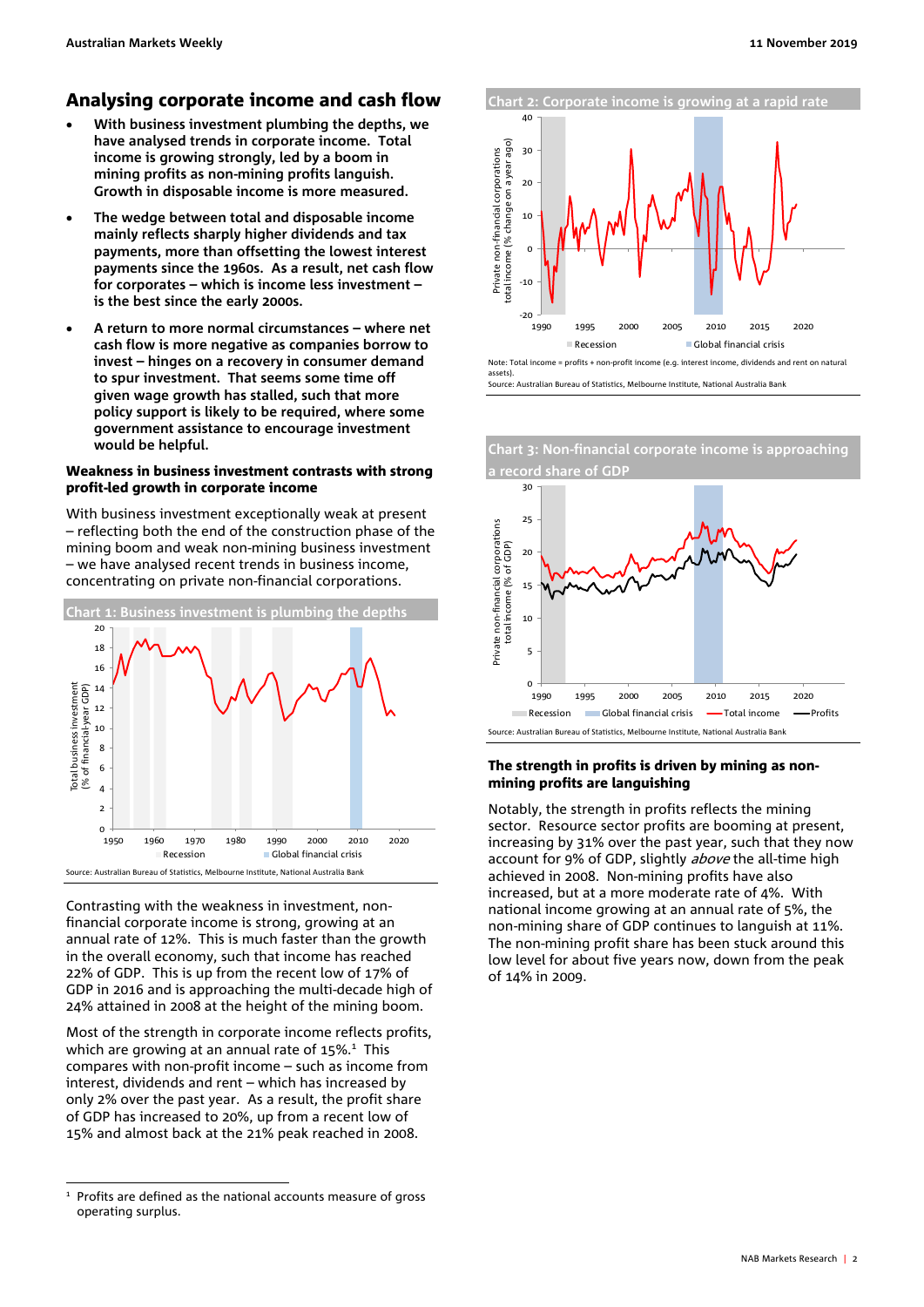



#### The strength in corporate income has faded by the time it reaches corporate disposable income

Some of the strength in corporate income, which has seen it approach the multi-decade peak share of GDP attained in 2008, has dissipated by the time it reaches corporate disposable income. Corporate disposable income, which is income less reinvested earnings, interest, dividends, tax and other payments, has picked up to 8% of GDP. This compares with the recent low of 6% in 2016 and broadly matches the average share of the past few decades.

**Chart 6: Corporate disposable income is near its long**term avera



This wedge between total and disposable corporate income largely reflects higher tax and dividend payments, with interest payments at their lowest level in decades and reinvested earnings only moderately above their long-run average.

- Dividend payments have reached 5% of GDP, slightly exceeding the multi-decade peak reached in 2006.
- Interest payments, which are adjusted by the Bureau of Statistics to exclude the estimated cost of financial intermediation, have fallen to 2% of GDP, which is the lowest level since the late 1960s.
- Tax payments are dominated by company income tax and have reached 4% of GDP, matching the peak reached in 2008.
- Reinvested earnings have fallen to 1% of GDP, in line with their long-run historical average.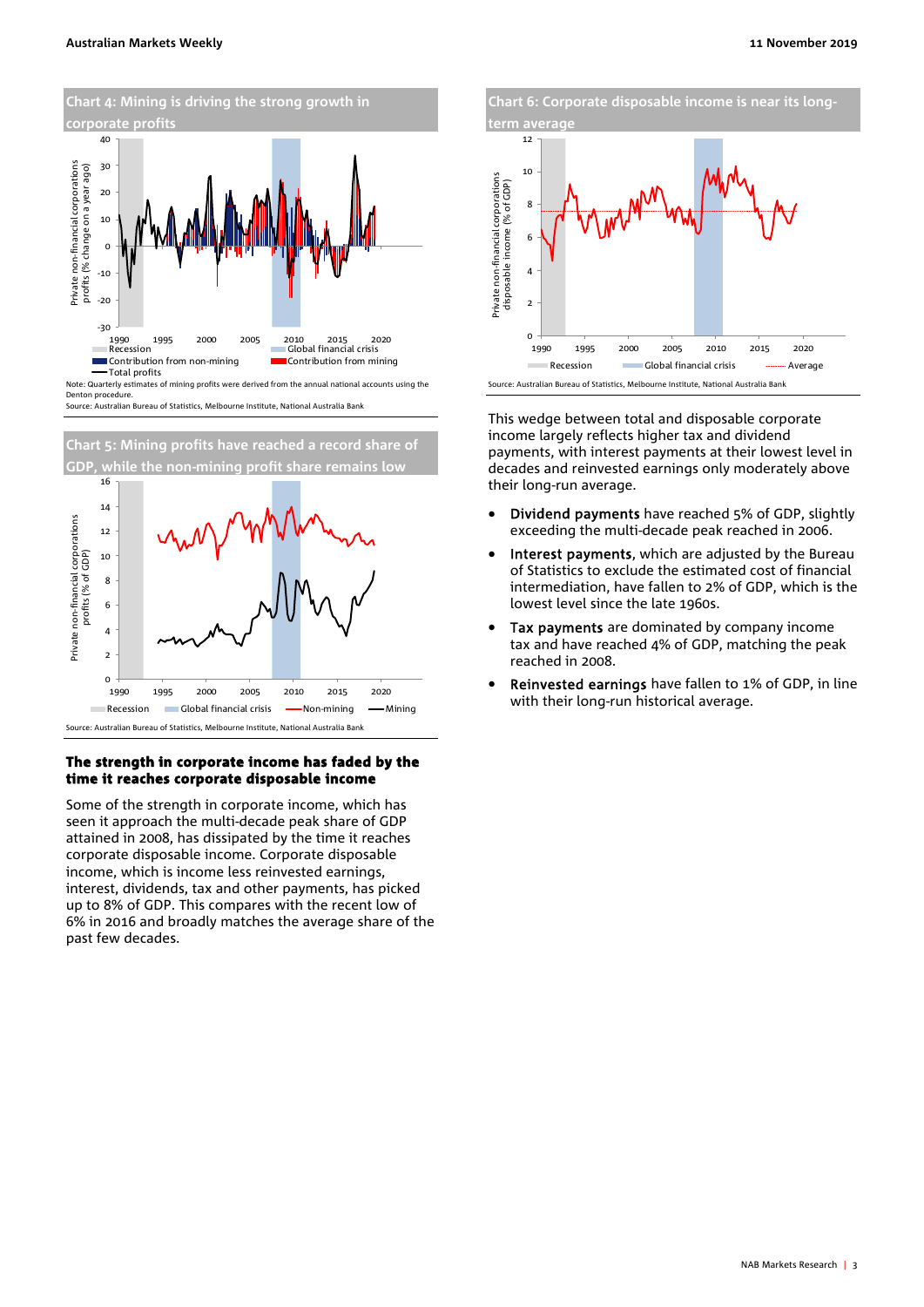

#### The strength in corporate income has faded by the time it reaches corporate disposable income

Although corporate disposable income has been held back by companies lifting dividends and paying more tax, the net cash flow position of corporates is actually close to balance given weak business investment. Net cash flow – which equals corporate saving less investment – is normally strongly negative at about -3% of GDP as companies borrow to invest. At present, net cash flow has shrunk to -1% of GDP, which is the smallest shortfall since the economic slowdown of the early 2000s.

We are unable to split net cash flow by sector due to a lack of historical data on tax, dividends and interest payments, but we suspect that the bulk of the

turnaround reflects the resource sector where mining investment has fallen to near pre-boom levels and profits are booming on the expansion in production and stillhigh commodity prices. That said, there may have been some improvement in the net cash flow of non-mining companies given both non-mining investment and profits are weak.



Note: Net cash flow position = net lending = corporate disposable income – gross investment. Corporate disposable income also excludes net capital transfers. Gross investment = gross fixed capital expenditure + change in inventories + net acquisition of non-produced, non-financial assets. Source: Australian Bureau of Statistics, Melbourne Institute, National Australia Bank

#### A turnaround in cash flows requires stronger demand to spur investment

In our view, a return to normal times for non-mining businesses, where corporate net cash flow is more negative as companies borrow from other sectors in the economy to invest, likely hinges on a sustained pick-up in consumer spending to drive a recovery in investment.

Unfortunately, an acceleration in consumption looks some time off given wage growth has stalled on the back of spare capacity in the labour market. Further policy support seems necessary – easier monetary policy will likely be delivered, although a better option would be timely additional fiscal stimulus from government.

Also, it is worth noting that the current boom in mining profits should ease given the temporary boost to iron ore prices from supply disruptions in Brazil.

#### Kieran Davies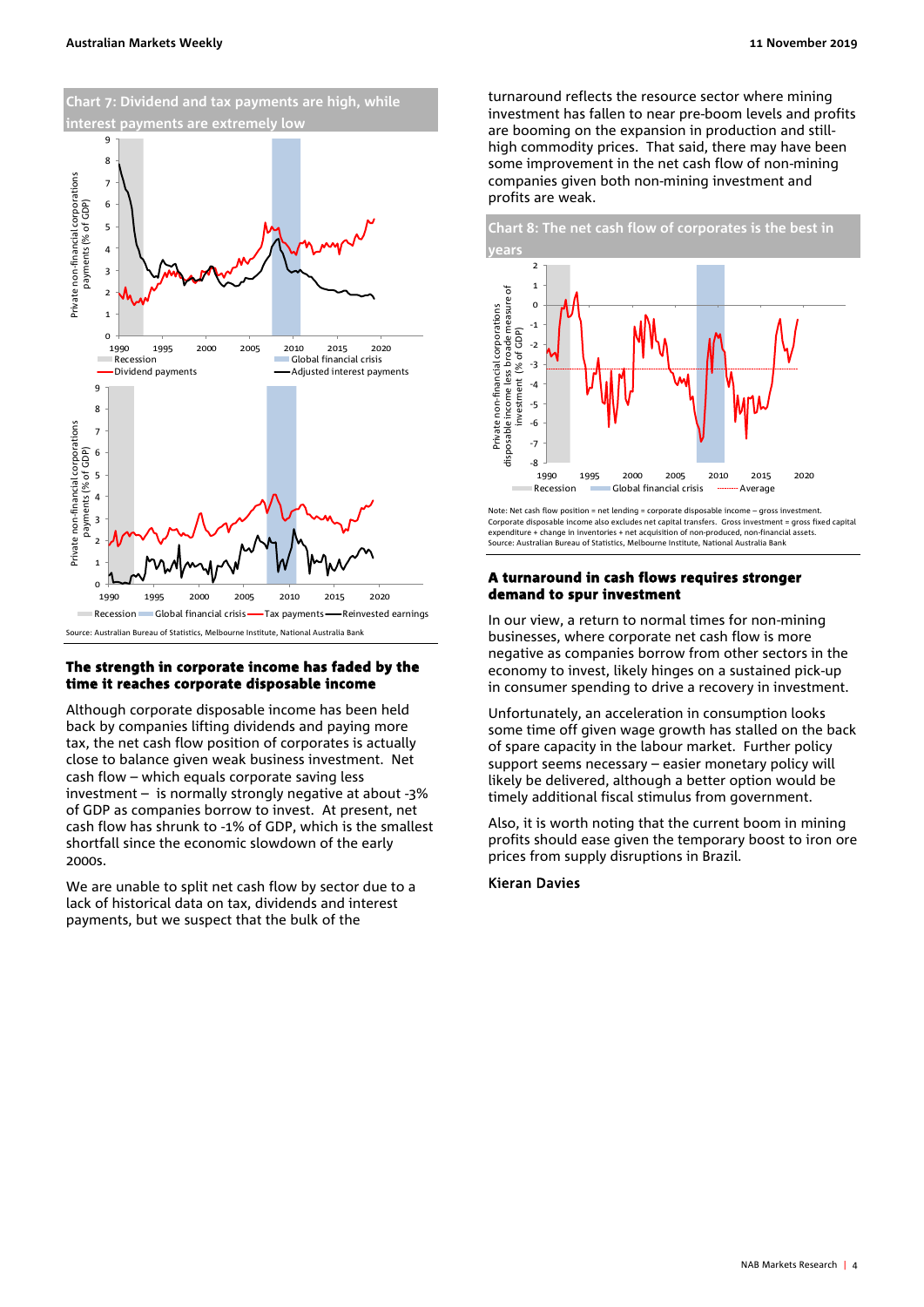## CALENDAR OF ECONOMIC RELEASES

|                   | Country Economic Indicator                                          | Period                 |          | Forecast Consensus Actual | <b>Previous</b>     | <b>GMT</b>     | <b>AEDT</b> |
|-------------------|---------------------------------------------------------------------|------------------------|----------|---------------------------|---------------------|----------------|-------------|
|                   | Monday 11 November 2019                                             |                        |          |                           |                     |                |             |
| ΝZ                | <b>REINZ House Sales YoY</b>                                        | Oct                    |          | $\qquad \qquad \cdots$    | 3.3                 | 10 to 15 Nov   |             |
| UK                | Industrial Production MoM                                           | Sep                    |          | 0.2                       | $-0.6$              | 9.30           | 20.30       |
| UK                | <b>GDP QoQ</b>                                                      | 3QP                    |          | 0.4                       | $-0.2$              | 9.30           | 20.30       |
| UK                | <b>GDP YoY</b>                                                      | 3QP                    |          | 1.1                       | 1.3                 | 9.30           | 20.30       |
|                   | Tuesday 12 November 2019                                            |                        |          |                           |                     |                |             |
| ΝZ                | ANZ Truckometer Heavy MoM                                           | Oct                    |          | $\overline{\phantom{a}}$  | 2.4                 | 21.00          | 8.00        |
| ΝZ                | Net Migration SA                                                    | Sep                    |          | $\overline{\phantom{a}}$  | 3530                | 21.45          | 8.45        |
| AU                | <b>NAB Business Conditions</b>                                      | Oct                    |          | $\overline{\phantom{a}}$  | $\overline{2}$      | 0.30           | 11.30       |
| ΝZ                | 2Yr Inflation Expectation                                           | 4Q                     |          | $\overline{\phantom{a}}$  | 1.86                | 2.00           | 13.00       |
| UK                | Jobless Claims Change                                               | Oct                    |          | $\overline{\phantom{a}}$  | 21.1                | 9.30           | 20.30       |
| UK                | ILO Unemployment Rate 3Mths                                         | Sep                    |          | 3.9                       | 3.9                 | 9.30           | 20.30       |
| GE                | ZEW Survey Current Situation                                        | Nov                    |          | -26                       | $-25.3$             | 10.00          | 21.00       |
| US                | NFIB Small Business Optimism                                        | Oct                    |          | 102                       | 101.8               | 11.00          | 22.00       |
|                   | Wednesday 13 November 2019                                          |                        |          |                           |                     |                |             |
| ΝZ                | Food Prices MoM                                                     | Oct                    |          | $\qquad \qquad \cdots$    | 0                   | 21.45          | 8.45        |
| AU                | Westpac Consumer Conf Index<br>PPI YoY                              | Nov                    |          | $\overline{\phantom{a}}$  | 92.8                | 23.30          | 10.30       |
| JN                |                                                                     | Oct                    |          | $-0.1$                    | $-1.1$              | 23.50          | 10.50       |
| AU                | <b>Wage Price Index QoQ</b><br>Wage Price Index YoY                 | 3Q                     | 0.5      | 0.5                       | 0.6                 | 0.30           | 11.30       |
| AU<br>NZ          | <b>RBNZ Official Cash Rate</b>                                      | 3Q                     | 2.2      | 2.2                       | 2.3<br>$\mathbf{1}$ | 0.30           | 11.30       |
| GE                | CPI MoM / YoY                                                       | <b>Nov 13</b><br>Oct F | 0.75     | 0.75<br>0.1 / 1.1         | 0.1 / 1.1           | 1.00           | 12.00       |
| UK                | CPI MoM / YoY                                                       | Oct                    |          | 0.1 / 1.7                 | 0.1 / 1.7           | 7.00           | 18.00       |
| US                | CPI MoM / YoY                                                       | Oct                    |          |                           | 0/1.7               | 9.30           | 20.30       |
| <b>US</b>         | Fed's Powell addresses Joint Economic Committee of Congress         |                        |          | 0.3 / 1.7                 |                     | 13.30<br>16.00 | 0.30        |
|                   | Thursday 14 November 2019                                           |                        |          |                           |                     |                | 3.00        |
| <b>NZ</b>         | RBNZ Governor speaks before parliament on monetary policy statement |                        |          |                           |                     | 19.10          | 6.10        |
| AU                | RBA's Bullock takes part in Melbourne panel                         |                        |          |                           |                     | 22.50          | 9.50        |
| JN                | <b>GDP SA QoQ</b>                                                   | 3QP                    |          | 0.2                       | 0.3                 | 23.50          | 10.50       |
| JN                | <b>GDP Deflator YoY</b>                                             | 3QP                    |          | 0.5                       | 0.4                 | 23.50          | 10.50       |
| AU                | Consumer Inflation Expectation                                      | Nov                    |          | $\overline{\phantom{a}}$  | 3.6                 | 0.00           | 11.00       |
| AU                | <b>Employment Change</b>                                            | Oct                    | 20       | 18                        | 14.7                | 0.30           | 11.30       |
| AU                | <b>Unemployment Rate</b>                                            | Oct                    | 5.3      | 5.2                       | 5.2                 | 0.30           | 11.30       |
| AU                | Participation Rate                                                  | Oct                    | 66.2     | 66.1                      | 66.1                | 0.30           | 11.30       |
| cн                | <b>Retail Sales YoY</b>                                             | Oct                    |          | 7.8                       | 7.8                 | 2.00           | 13.00       |
| CН                | <b>Fixed Assets Ex Rural YTD YoY</b>                                | Oct                    |          | 5.4                       | 5.4                 | 2.00           | 13.00       |
| cн                | <b>Industrial Production YoY</b>                                    | Oct                    |          | 5.4                       | 5.8                 | 2.00           | 13.00       |
| GE                | GDP SA QoQ                                                          | 3Q P                   |          | $\mathbf 0$               | $-0.1$              | 7.00           | 18.00       |
| GE                | <b>GDP WDA YoY</b>                                                  | 3Q P                   |          | 0.5                       | 0.4                 | 7.00           | 18.00       |
| EС                | <b>GDP SA QoQ</b>                                                   | 3Q P                   |          | 0.2                       | 0.2                 | 10.00          | 21.00       |
| EС                | <b>GDP SA YoY</b>                                                   | 3Q P                   |          | 1.1                       | 1.1                 | 10.00          | 21.00       |
| US                | PPI Final Demand MoM                                                | Oct                    |          | 0.3                       | $-0.3$              | 13.30          | 0.30        |
| US                | Fed's Clarida speaks at Cato Institute in Washington                |                        |          |                           |                     | 14.00          | 1.00        |
| <b>US</b>         | Fed's Powell appears before house budget committee                  |                        |          |                           |                     | 15.00          | 2.00        |
| <b>US</b>         | Fed's Daly speaks at economic policy conference                     |                        |          |                           |                     | 16.45          | 3.45        |
| <b>US</b>         | Fed's Williams speaks at economic policy conference                 |                        |          |                           |                     | 17.00          | 4.00        |
| US                | Fed's Bullard speaks in Louisville                                  |                        |          |                           |                     | 17.20          | 4.20        |
|                   | Friday 15 November 2019                                             |                        |          |                           |                     |                |             |
| ΝZ                | BusinessNZ Manufacturing PMI                                        | Oct                    |          | $\overline{a}$            | 48.4                | 21.30          | 8.30        |
| AU                | RBA's Debelle speaks at FINSIA event on regulation                  |                        |          |                           |                     | 1.30           | 12.30       |
| JN                | Industrial Production MoM                                           | Sep F                  |          | $\overline{\phantom{a}}$  | 1.4                 | 4.30           | 15.30       |
| EС                | <b>CPI MoM</b>                                                      | Oct F                  |          | 0.2                       | 0.2                 | 10.00          | 21.00       |
| EC                | CPI YoY                                                             | Oct F                  |          | 0.7                       | 0.8                 | 10.00          | 21.00       |
| US.               | <b>Empire Manufacturing</b>                                         | <b>Nov</b>             |          | $\boldsymbol{6}$          | $\overline{4}$      | 13.30          | 0.30        |
| <b>US</b>         | <b>Retail Sales Advance MoM</b>                                     | Oct                    |          | 0.2                       | $-0.3$              | 13.30          | 0.30        |
| <b>US</b>         | <b>Industrial Production MoM</b>                                    | Oct                    |          | $-0.3$                    | $-0.4$              | 14.15          | 1.15        |
|                   | <b>Upcoming Central Bank Interest Rate Announcements</b>            |                        |          |                           |                     |                |             |
| New Zealand, RBNZ |                                                                     | Nov 13                 | 0.75     | 0.75                      | 1.00                |                |             |
| Australia, RBA    |                                                                     | Dec 3                  | 0.50     | 0.75                      | 0.75                |                |             |
|                   | US, Federal Reserve                                                 | Dec 11                 | 1.5/1.75 | 1.5/1.75                  | 1.5/1.75            |                |             |
| Europe, ECB       |                                                                     | Dec 12                 | $-0.50$  | $-0.50$                   | $-0.50$             |                |             |
| Japan, BoJ        |                                                                     | Dec 19                 | $-0.10$  | $-0.10$                   | $-0.10$             |                |             |
| UK, BOE           |                                                                     | Nov <sub>7</sub>       | 0.75     | 0.75                      | 0.75                |                |             |

GMT: Greenwich Mean Time; AEDT: Australian Eastern Daylight Time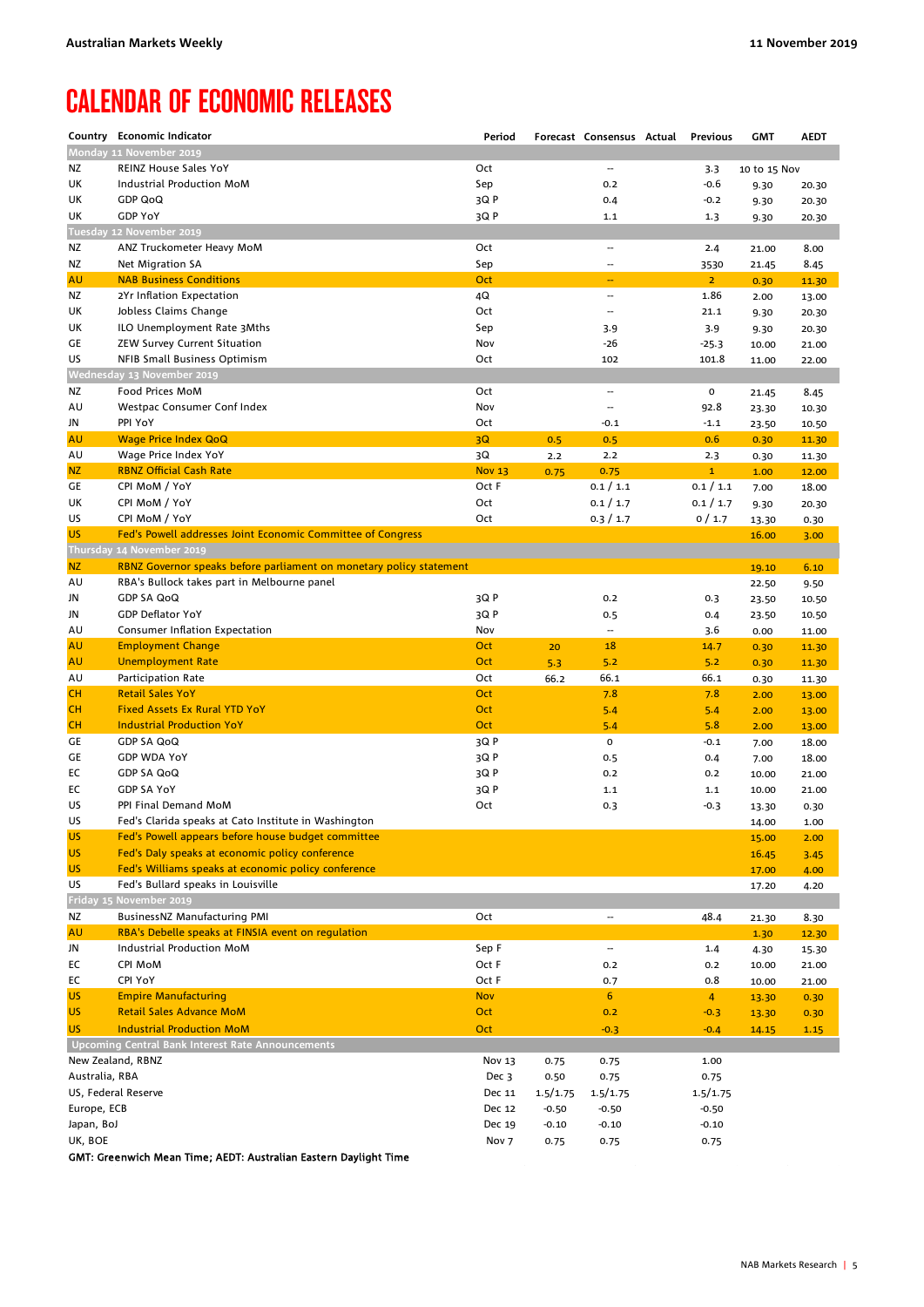### FORECASTS

| <b>Economic Forecasts</b>       |        |                          |                 |        |        |        |        |        |        |        |        |        |                    |        |        |        |                |                |        |        |
|---------------------------------|--------|--------------------------|-----------------|--------|--------|--------|--------|--------|--------|--------|--------|--------|--------------------|--------|--------|--------|----------------|----------------|--------|--------|
|                                 |        |                          | Annual % change |        |        |        |        |        |        |        |        |        | Quarterly % change |        |        |        |                |                |        |        |
|                                 |        |                          |                 |        |        |        | 2018   |        |        |        | 2019   |        | 2020               |        |        |        | 2021           |                |        |        |
| Australia Forecasts             | 2018   | 2019                     | 2020            | 2021   | Q1     | Q2     | Q3     | Q4     | Q1     | Q2     | Q3     | Q4     | Q1                 | Q2     | Q3     | Q4     | Q <sub>1</sub> | Q <sub>2</sub> | Q3     | Q4     |
| Household Consumption           | 2.6    | 1.4                      | 1.7             | 2.3    | 0.5    | 0.8    | 0.3    | 0.4    | 0.3    | 0.4    | 0.3    | 0.3    | 0.4                | 0.5    | 0.6    | 0.5    | 0.6            | 0.6            | 0.6    | 0.6    |
| Underlying Business Investment  | 1.2    | $-2.1$                   | 0.2             | 1.9    | 0.7    | $-0.8$ | $-2.1$ | 0.1    | $-0.2$ | $-0.6$ | $-0.3$ | $-0.5$ | 0.1                | 0.1    | 1.1    | 0.5    | 0.4            | 0.4            | 0.2    | 0.4    |
| <b>Residential Construction</b> | 4.8    | $-8.6$                   | $-8.1$          | $-0.9$ | 3.3    | 2.8    | 0.1    | $-2.8$ | $-2.2$ | $-4.4$ | $-2.7$ | $-2.4$ | $-2.1$             | $-1.3$ | $-1.7$ | $-0.5$ | 0.1            | 0.2            | 0.5    | 0.8    |
| Underlying Public Spending      | 4.3    | 4.2                      | 3.8             | 3.6    | 1.4    | $-0.1$ | 2.1    | 0.8    | 1.1    | 1.4    | 0.4    | 0.8    | 1.1                | 1.1    | 0.9    | 0.9    | 0.8            | 0.8            | 0.8    | 0.9    |
| Net Exports (a)                 | 0.8    | 1.6                      | $-0.1$          | $-0.2$ | 0.6    | 0.0    | 0.4    | $-0.2$ | 0.4    | 0.6    | 0.3    | 0.3    | O.O                | O, O   | $-0.1$ | 0.0    | O, O           | O, O           | $-0.1$ | O.O    |
| Inventories (a)                 | 0.1    | $-0.4$                   | 0.1             | 0.1    | O.O    | 0.2    | $-0.3$ | 0.2    | $-0.1$ | $-0.5$ | 0.0    | 0.1    | 0.1                | 0.0    | 0.1    | O, O   | O, O           | O, O           | 0.0    | O, O   |
| Domestic Demand (q/q %)         | $\sim$ | -                        | -               | -      | 0.9    | 0.5    | 0.4    | 0.2    | 0.1    | 0.3    | 0.2    | 0.2    | 0.5                | 0.5    | 0.6    | 0.6    | 0.7            | 0.7            | 0.7    | 0.7    |
| Dom Demand (y/y %)              | 2.8    | 0.9                      | 1.7             | 2.6    | 3.5    | 3.3    | 2.5    | 2.0    | 1.2    | 1.0    | 0.8    | 0.8    | 1.2                | 1.4    | 1.9    | 2.2    | 2.5            | 2.6            | 2.7    | 2.8    |
| Real GDP (q/q %)                | $\sim$ | $\overline{\phantom{a}}$ | $\rightarrow$   | -      | 1,0    | 0.7    | 0.3    | 0.1    | 0.5    | 0.5    | 0.5    | 0.5    | 0.6                | 0.5    | 0.7    | 0.6    | 0.6            | 0.6            | 0.6    | 0.7    |
| Real GDP (y/y %)                | 2.7    | 1.7                      | 2.2             | 2.5    | 3.1    | 3.1    | 2.6    | 2.2    | 1.7    | 1.4    | 1.6    | 2.0    | 2.1                | 2.1    | 2.3    | 2.4    | 2.4            | 2.6            | 2.5    | 2.6    |
|                                 |        |                          |                 |        |        |        |        |        |        |        |        |        |                    |        |        |        |                |                |        |        |
| CPI headline (q/q %)            | $\sim$ |                          |                 |        | 0.4    | 0.4    | 0.4    | 0.5    | O, O   | 0.6    | 0.4    | 0.6    | 0.4                | 0.4    | 0.5    | 0.7    | 0.5            | 0.5            | 0.6    | 0.7    |
| CPI headline (y/y %)            | 1.9    | 1.5                      | 1.8             | 2.2    | 1.9    | 2.1    | 1.9    | 1.8    | 1.3    | 1.6    | 1.6    | 1.6    | 2.0                | 1.7    | 1.8    | 1.9    | 2.0            | 2.1            | 2.3    | 2.3    |
| CPI underlying (g/g %)          | $\sim$ | -                        | $\rightarrow$   | -      | 0.5    | 0.5    | 0.4    | 0.4    | 0.2    | 0.4    | 0.4    | 0.4    | 0.4                | 0.4    | 0.4    | 0.5    | 0.5            | 0.5            | 0.5    | 0.5    |
| CPI underlying (y/y %)          | 1.9    | 1.4                      | 1.5             | 1.9    | 1.9    | 1.9    | 1.8    | 1.8    | 1.5    | 1.4    | 1.4    | 1.3    | 1.5                | 1.5    | 1.5    | 1.6    | 1.7            | 1.9            | 2.0    | 2.0    |
| Private wages (g/g %)           | $\sim$ | -                        | $\sim$          | -      | 0.5    | 0.6    | 0.5    | 0.6    | 0.5    | 0.5    | 0.6    | 0.6    | 0.7                | 0.7    | 0.7    | 0.7    | 0.7            | 0.7            | 0.7    | 0.7    |
| Private wages (y/y %)           | 2.1    | 2.3                      | 2.5             | 2.8    | 1.9    | 2.1    | 2.1    | 2.3    | 2.4    | 2.3    | 2.3    | 2.3    | 2.4                | 2.5    | 2.6    | 2.6    | 2.7            | 2.7            | 2.8    | 2.8    |
| Unemployment Rate (%)           | 5.3    | 5.2                      | 5.4             | 5.5    | 5.5    | 5.6    | 5.1    | 5.0    | 5.0    | 5.2    | 5.2    | 5.3    | 5.3                | 5.4    | 5.5    | 5.5    | 5.5            | 5.4            | 5.5    | 5.4    |
| Terms of trade                  | 2.0    | 3.2                      | $-7.9$          | 1.8    | 3.3    | $-1.3$ | 1.1    | 3.0    | 3.1    | 1.5    | $-4.4$ | $-4.7$ | $-2.6$             | $-0.6$ | 0.9    | $-0.2$ | 1.2            | 0.6            | $-0.1$ | $-0.1$ |
| Current Account (% GDP)         | $-2.1$ | 0.3                      | $-1.0$          | $-0.8$ | $-2.2$ | $-2.7$ | $-2.2$ | $-1.4$ | $-0.2$ | 1.2    | 0.5    | $-0.3$ | $-0.9$             | $-1.1$ | $-1.0$ | $-1.0$ | $-0.8$         | $-0.7$         | $-0.8$ | $-0.9$ |

Source: NAB Group Economics; (a) Contributions to GDP growth

**Exchange Rate Forecasts GDP**  $\overline{\phantom{a}}$ 

| <b>EXCHANGE NALE FUITLASLS</b> |         |               |         |               |         |               |
|--------------------------------|---------|---------------|---------|---------------|---------|---------------|
|                                | 11-Nov  | <b>Dec-19</b> | Mar-20  | Jun-20        | Sep-20  | <b>Dec-20</b> |
| Majors                         |         |               |         |               |         |               |
| AUD/USD                        | 0.686   | 0.69          | 0.68    | 0.69          | 0.70    | 0.71          |
| NZD/USD                        | 0.63    | 0.65          | 0.65    | 0.65          | 0.66    | 0.67          |
| USD/JPY                        | 109.1   | 110           | 109     | 109           | 108     | 110           |
| EUR/USD                        | 1.10    | 1.12          | 1.14    | 1.16          | 1.16    | 1.17          |
| GBP/USD                        | 1.28    | 1.33          | 1.35    | 1.35          | 1.35    | 1.33          |
| USD/CNY                        | 7.00    | 7.00          | 7.05    | 7.00          | 6.90    | 6.85          |
| USD/CAD                        | 1.32    | 1.30          | 1.31    | 1.30          | 1.30    | 1.31          |
| USD/CHF                        | 1.00    | 0.99          | 0.98    | 0.96          | 0.96    | 0.96          |
|                                |         |               |         |               |         |               |
| <b>Australian Cross Rates</b>  |         |               |         |               |         |               |
| AUD/NZD                        | 1.08    | 1.06          | 1.05    | 1.06          | 1.06    | 1.06          |
| AUD/JPY                        | 74.8    | 76            | 74      | 75            | 76      | 78            |
| AUD/EUR                        | 0.62    | 0.62          | 0.60    | 0.59          | 0.60    | 0.61          |
| AUD/GBP                        | 0.54    | 0.52          | 0.50    | 0.51          | 0.52    | 0.53          |
| AUD/CNY                        | 4.80    | 4.83          | 4.79    | 4.83          | 4.83    | 4.86          |
| AUD/CAD                        | 0.91    | 0.90          | 0.89    | 0.90          | 0.91    | 0.93          |
| AUD/CHF                        | 0.68    | 0.68          | 0.67    | 0.66          | 0.67    | 0.68          |
|                                |         |               |         |               |         |               |
| <b>Interest Rate Forecasts</b> |         |               |         |               |         |               |
|                                | 11-Nov  | Dec-19        | Mar-20  | <b>Jun-20</b> | Sep-20  | <b>Dec-20</b> |
| <b>Australian Rates</b>        |         |               |         |               |         |               |
| RBA cash rate                  | 0.75    | 0.50          | 0.50    | 0.50          | 0.50    | 0.50          |
| 3 month bill rate              | 0.93    | 0.60          | 0.60    | 0.60          | 0.60    | 0.60          |
| 3 Year Swap Rate               | 0.91    | 0.90          | 0.90    | 0.95          | 0.95    | 1.00          |
| 10 Year Swap Rate              | 1.45    | 1.25          | 1.25    | 1.30          | 1.35    | 1.45          |
| <b>Offshore Policy Rates</b>   |         |               |         |               |         |               |
| US Fed funds                   | 1.75    | 1.75          | 1.75    | 1.75          | 1.75    | 1.75          |
| ECB deposit rate               | $-0.50$ | -0.60         | $-0.70$ | $-0.70$       | $-0.70$ | $-0.70$       |
| BoE repo rate                  | 0.75    | 0.75          | 0.75    | 0.75          | 0.75    | 1.00          |
| BoJ excess reserves rate       | $-0.10$ | $-0.20$       | $-0.20$ | $-0.30$       | $-0.30$ | $-0.30$       |
| <b>RBNZ OCR</b>                | 1.00    | 0.75          | 0.50    | 0.50          | 0.50    | 0.50          |
| China 1yr lending rate         | 4.35    | 4.10          | 4.10    | 4.10          | 4.10    | 4.10          |
| China Reserve Ratio            | 13.0    | 12.50         | 12.00   | 12.00         | 12.00   | 12.00         |
| 10-year Bond Yields            |         |               |         |               |         |               |
| Australia                      | 1.29    | 1.10          | 1.10    | 1.10          | 1.10    | 1.20          |
| <b>United States</b>           | 1.94    | 1.70          | 1.70    | 1.70          | 1.70    | 1.80          |
| New Zealand                    | 1.39    | 0.95          | 0.95    | 1.05          | 1.10    | 1.30          |

Sources: NAB Global Markets Research; Bloomberg; ABS

|                      | 2018 | 2019 | 2020 | 2021 |
|----------------------|------|------|------|------|
| Australia            | 2.7  | 1.7  | 2.2  | 2.5  |
| <b>United States</b> | 2.9  | 2.2  | 7.6  | 7.8  |
| <b>Furozone</b>      | 1.9  | 7.7  | 7.7  | 1.4  |
| United Kingdom       | 1.4  | 1.2  | 1.2  | 1.5  |
| Japan                | 0.8  | 1.0  | 0.2  | 0.9  |
| China                | 6.6  | 6.3  | 6.0  | 5.8  |
| India                | 6.8  | 5.7  | 6.8  | 7.1  |
| New 7ealand          | 2.9  | 2.1  | 2.4  | 2.0  |
| World                | 3.6  | 3.1  | 3.2  | 3.5  |

÷

| Commodity prices (\$US) |        |               |        |               |        |  |  |  |  |  |  |
|-------------------------|--------|---------------|--------|---------------|--------|--|--|--|--|--|--|
|                         | 11-Nov | <b>Dec-19</b> | Mar-20 | <b>Jun-20</b> | Sep-20 |  |  |  |  |  |  |
| Brent oil               | 62.0   | 70            | 70     | 75            | 75     |  |  |  |  |  |  |
| Gold                    | 1462   | 1450          | 1483   | 1518          | 1547   |  |  |  |  |  |  |
| Iron ore                | na     | 76            | 72     | 68            | 71     |  |  |  |  |  |  |
| Hard coking coal*       | 137    | 170           | 165    | 160           | 155    |  |  |  |  |  |  |
| Thermal coal            | 70     | 90            | 93     | 90            | 88     |  |  |  |  |  |  |
| Copper                  | 5911   | 6300          | 6225   | 6150          | 6125   |  |  |  |  |  |  |
| .                       |        |               |        |               |        |  |  |  |  |  |  |